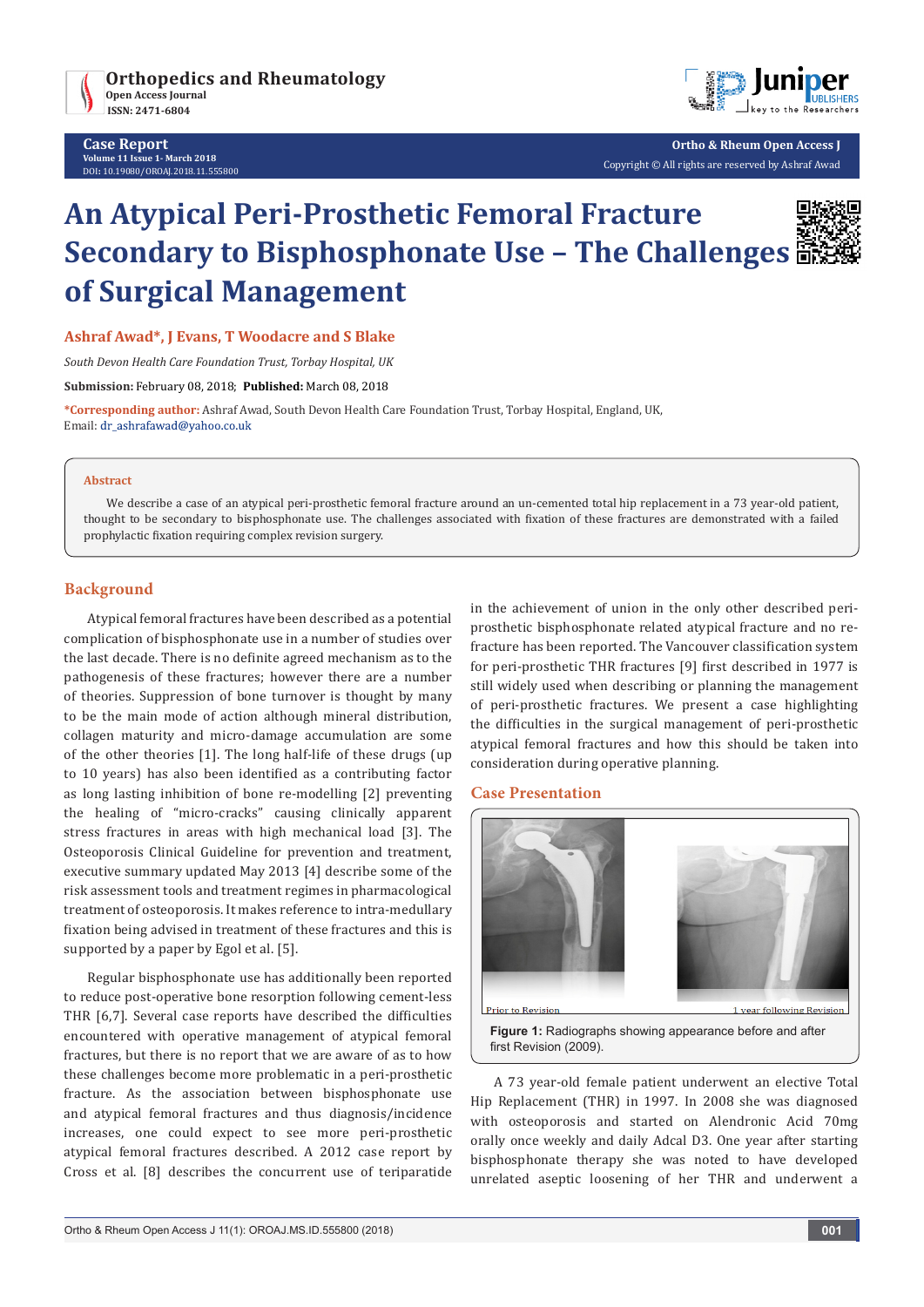relatively routine revision THR. At the time of revision extensive femoral bone loss was noted and this was managed successfully with a combination of Cone Conical Restoration stem (Stryker) and focal femoral bone grafting (Figure 1). Short term follow up revealed excellent function with good reconstitution of femoral bone stock.



**Figure 2:** Minimally displaced peri-prosthetic fracture and subsequent fixation (January 2012).



**Figure 3:** Subsequent peri-prosthetic fracture and metalwork failure. (April 2012) and subsequent final fixation using long distally locked stem following metalwork failure and periprosthetic fracture (April 2012).

Two years following revision, at routine review, the patient complained of mid thigh pain on the operated side. Radiographs taken at this point revealed an atypical appearance of femoral cortices distal to the previously noted femoral bone loss. A bone scan revealed increased tracer uptake at the new site of suspected bone pathology, representing increased bone turnover. These images were compared to a bone scan taken prior to starting bisphosphonate therapy and it was confirmed that the area of high uptake had developed since commencement of alendronic acid. Subsequent plain radiographs revealed a minimally displaced peri-prosthetic fracture (Figure 2). Fixation

was completed at this time in line with recommendations for a Vancouver C fracture using a lateral plate and cable construct and anterior strut graft (Figure 2). The patient re-presented 3 months later with an atraumatic peri-prosthetic fracture and metalwork failure (Figure 3). This subsequent peri-prosthetic fracture was far more challenging to manage, requiring bypassing the fracture site with a revised long THR with a distally locked stem, lateral plating and anterior strut grafting, and cabling of a proximal femoral fracture occurring at revision (Figure 3). One year following second revision fracture union has still not occurred (Figure 4). The patient is still symptomatic and currently awaiting proximal femoral replacement with excision of the pathological bone.



**Figure 4 :** One year following second Revision (May 2013).

#### **Discussion**

We believe this case serves as an example of how the Vancouver classification of peri-prosthetic fractures is not ideal at guiding the management of bisphosphonate related atypical femoral fractures. We would recommend bypassing the fracture site with a revised intramedullary prosthesis as part of initial management regardless of apparent proximal bone stock although further studies will be required to fully support this.

#### **References**

- 1. [Compton J \(2011\) Pathophysiology of atypical femoral fractures and](https://www.ncbi.nlm.nih.gov/pubmed/21997225)  [osteonecrosis of the jaw. Osteoporosis Int 22: 2951-2961.](https://www.ncbi.nlm.nih.gov/pubmed/21997225)
- 2. [Odvina CV, Zerwekh JE, Rao DS, Maalouf N, Gottschalk FA \(2005\)](https://www.ncbi.nlm.nih.gov/pubmed/15598694)  [Severely suppressed bone turnover, a potential complication of](https://www.ncbi.nlm.nih.gov/pubmed/15598694)  [alendronate therapy. J Clin Endocrinol Metab 90\(3\): 1294-1301.](https://www.ncbi.nlm.nih.gov/pubmed/15598694)
- 3. [Meier RP, Perneger TV, Stern R, Rizzoli R, Peter RE \(2012\) Increasing](https://www.ncbi.nlm.nih.gov/pubmed/22732749)  [Occurrence of Atypical Femoral Fractures Associated with](https://www.ncbi.nlm.nih.gov/pubmed/22732749)  [Bisphosphonate Use. Arch Intern Med 172\(12\): 930-936.](https://www.ncbi.nlm.nih.gov/pubmed/22732749)
- 4. [Osteoporosis \(2013\) Clinical Guideline for prevention and treatment,](https://www.sheffield.ac.uk/NOGG/NOGG_Pocket_Guide_for_Healthcare_Professionals.pdf)  [Executive Summary. National Osteoporosis Guideline Group \(NOGG\).](https://www.sheffield.ac.uk/NOGG/NOGG_Pocket_Guide_for_Healthcare_Professionals.pdf)
- 5. [Egol KA, Park JH, Rosenberg ZS, Peck V, Tejwani NC \(2013\) Healing](https://www.ncbi.nlm.nih.gov/pubmed/23604648)  [Delayed But Generally Reliable After Bisphosphonate-associated](https://www.ncbi.nlm.nih.gov/pubmed/23604648)  [Complete Femur Fractures Treated with IM Nails. Clin Orthop Relat](https://www.ncbi.nlm.nih.gov/pubmed/23604648)  [Res 472\(9\): 2728-2734.](https://www.ncbi.nlm.nih.gov/pubmed/23604648)

**How to cite this article:** Ashraf A, J Evans, T Woodacre, S Blake. An Atypical Peri-Prosthetic Femoral Fracture Secondary to Bisphosphonate Use – The Challenges of Surgical Management. Ortho & Rheum Open Access 2018;11(1): 555800. DOI: [10.19080/OROAJ.2018.11.555800.](http://dx.doi.org/10.19080/OROAJ.2018.11.555800) **<sup>002</sup>**